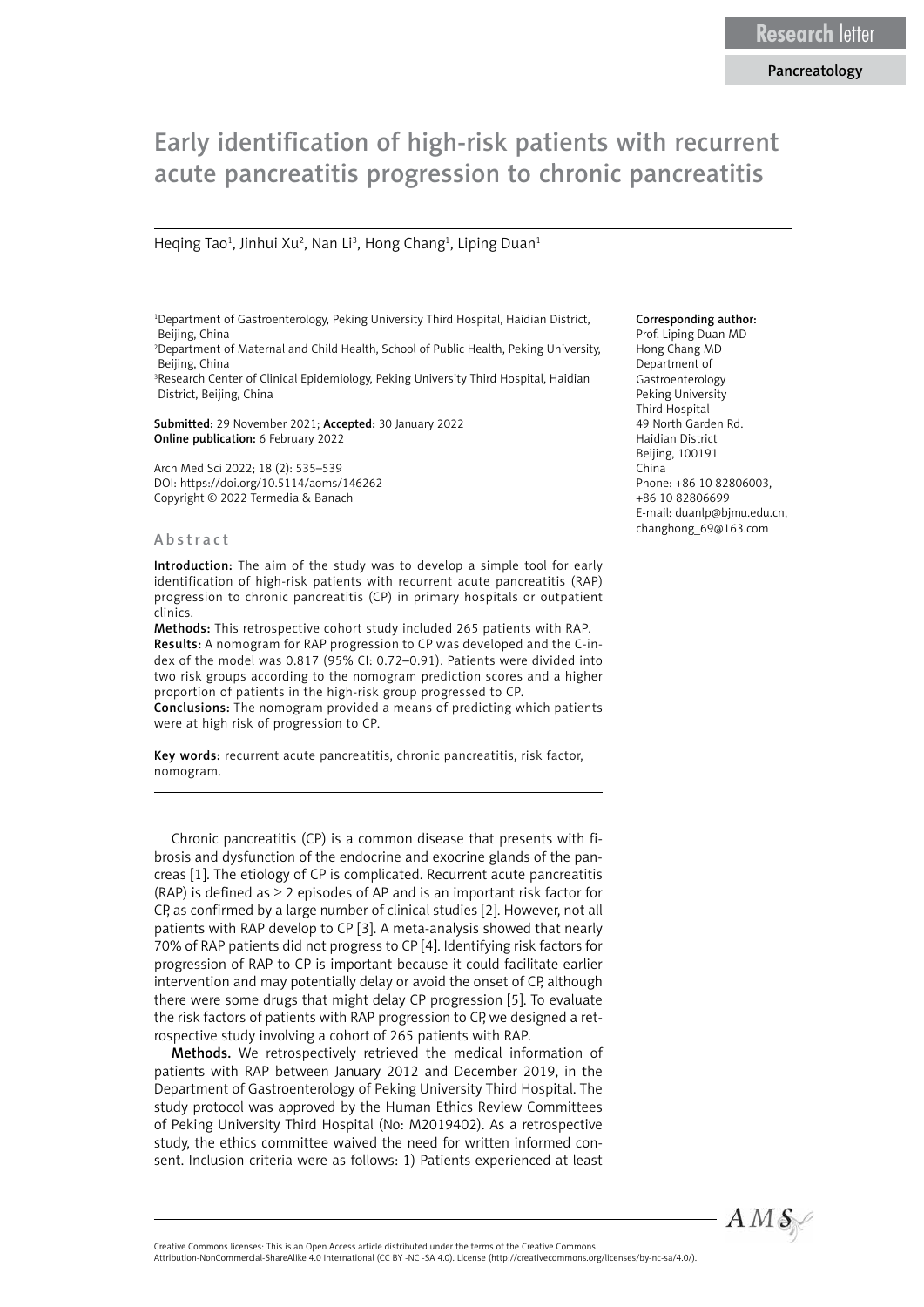2 acute AP episodes before CP diagnosis. 2) The AP diagnosis was based on the revision of the Atlanta classification [6]. 3) All patients were evaluated for clinical diagnosis of chronic pancreatitis according to the M-ANNHEIM diagnostic criteria [7] and only patients with no signs of CP were included. Exclusion criteria were:  $\langle 18 \rangle$  years of age, autoimmune pancreatitis, mass within the pancreatic head, pancreatic cancer and patients who lacked imaging data of the pancreas which could prove the diagnosis of CP or not during follow-up. The etiology of AP was defined according to previous guideline [8]. All patients were evaluated for clinical diagnosis of chronic pancreatitis and underwent computed tomography (CT) scan, magnetic resonance cholangiopancreatography (MRCP) or endoscopic retrograde cholangio-pancreatography (ERCP) at each AP episode during follow-up and were diagnosed with defined CP according to the M-ANNHEIM diagnostic criteria [7]. SPSS 25.0 and R software (version 3.2.4) were used for data analysis. The nomogram scaled each regres-

sion coefficient to a scale of 0–100 points, which demonstrated their relative importance. Based on the total score from the nomogram, the optimal cutoff value was identified by X-tile software and patients were divided into two risk groups (lowand high-risk). Statistical significance was set at *p* <0.05.

Results. A total of 265 patients diagnosed with RAP were included in our study. The patients' baseline characteristics are listed in Table I. During the follow-up, a total of 29 patients were diagnosed with CP. The median duration from the first onset of AP to the diagnosis of CP was 33 months (interquartile range: 10–57.5 months). Univariate analysis indicated that the risk factors for progression from RAP to CP included the severity and etiology at the first onset, number of RAP episodes, chronic pain, presence of pseudocysts, and body mass index (BMI) < 25 kg/m<sup>2</sup>. In multivariate analysis, we divided the etiology of patients at the first onset into idiopathic and non-idiopathic. Multivariate analysis revealed that the risk factors

Table I. General characteristics of all 265 patients

| Items                        | Total<br>$(n = 265)$ | <b>RAP</b><br>$(n = 236)$ | <b>RAP-CP</b><br>$(n = 29)$ | P-value  |  |
|------------------------------|----------------------|---------------------------|-----------------------------|----------|--|
|                              | n(%)                 | n (%)                     | n (%)                       |          |  |
| Female (%)                   | 96 (36.2)            | 90 (38.1)                 | 6(20.7)                     | 0.065    |  |
| BMI [ $kg/m^2$ ]:            |                      |                           |                             | 0.005    |  |
| < 25                         | 155 (58.5)           | 131 (55.5)                | 24 (82.8)                   |          |  |
| $\geq 25$                    | 110(41.5)            | 105(44.5)                 | 5(17.2)                     |          |  |
| Age at CP diagnosis [years]  | $42(33 - 53)$        | $41(33 - 46)$             | $43(32 - 55)$               | 0.148    |  |
| Follow-up time [months]      | 38 (11.3-73.8)       | 74.5 (39-122)             | $33(10-57.5)$               | 0.185    |  |
| Drinking history [years]     | $20(10-30)$          | $20(10-30)$               | $20(10-30)$                 | 0.222    |  |
| Smoking history [years]      | $20(10-30)$          | $20(10-30)$               | $20(10-30)$                 | 0.344    |  |
| Severity at first onset (%): |                      |                           |                             | < 0.001  |  |
| Mild                         | 225 (84.9)           | 211 (89.4)                | 14 (48.3)                   |          |  |
| Moderate                     | 20(7.5)              | 12(5.1)                   | 8(27.6)                     |          |  |
| Severe                       | 20(7.5)              | 13(5.5)                   | 7(24.1)                     |          |  |
| Etiology of first onset (%): |                      |                           |                             | < 0.001  |  |
| Biliary                      | 87 (32.8)            | 85 (36.0)                 | 2(6.9)                      | 0.001    |  |
| Alcoholic                    | 38 (14.3)            | 35 (14.8)                 | 3(10.3)                     | $0.374*$ |  |
| Idiopathic                   | 119 (44.9)           | 95 (40.3)                 | 24 (82.8)                   | < 0.001  |  |
| Other known causes           | 21(7.9)              | 21(8.9)                   | 0(0)                        | $0.079*$ |  |
| Clinical characteristics:    |                      |                           |                             |          |  |
| Episodes of AP attack        | $3(2-4)$             | $5(4-8)$                  | $3(2-4)$                    | 0.019    |  |
| Cholecystectomy (%)          | 42 (15.8)            | 41 (17.4)                 | 1(3.4)                      | 0.059    |  |
| Chronic pain (%)             | 7(2.6)               | 4(1.7)                    | 3(10.3)                     | 0.031    |  |
| Pseudocyst (%)               | 40 (15.1)            | 26(11.0)                  | 14 (48.3)                   | < 0.001  |  |

*AP – acute pancreatitis, BMI – body mass index, CP – chronic pancreatitis, RAP – recurrent acute pancreatitis. \*Fisher's exact test.*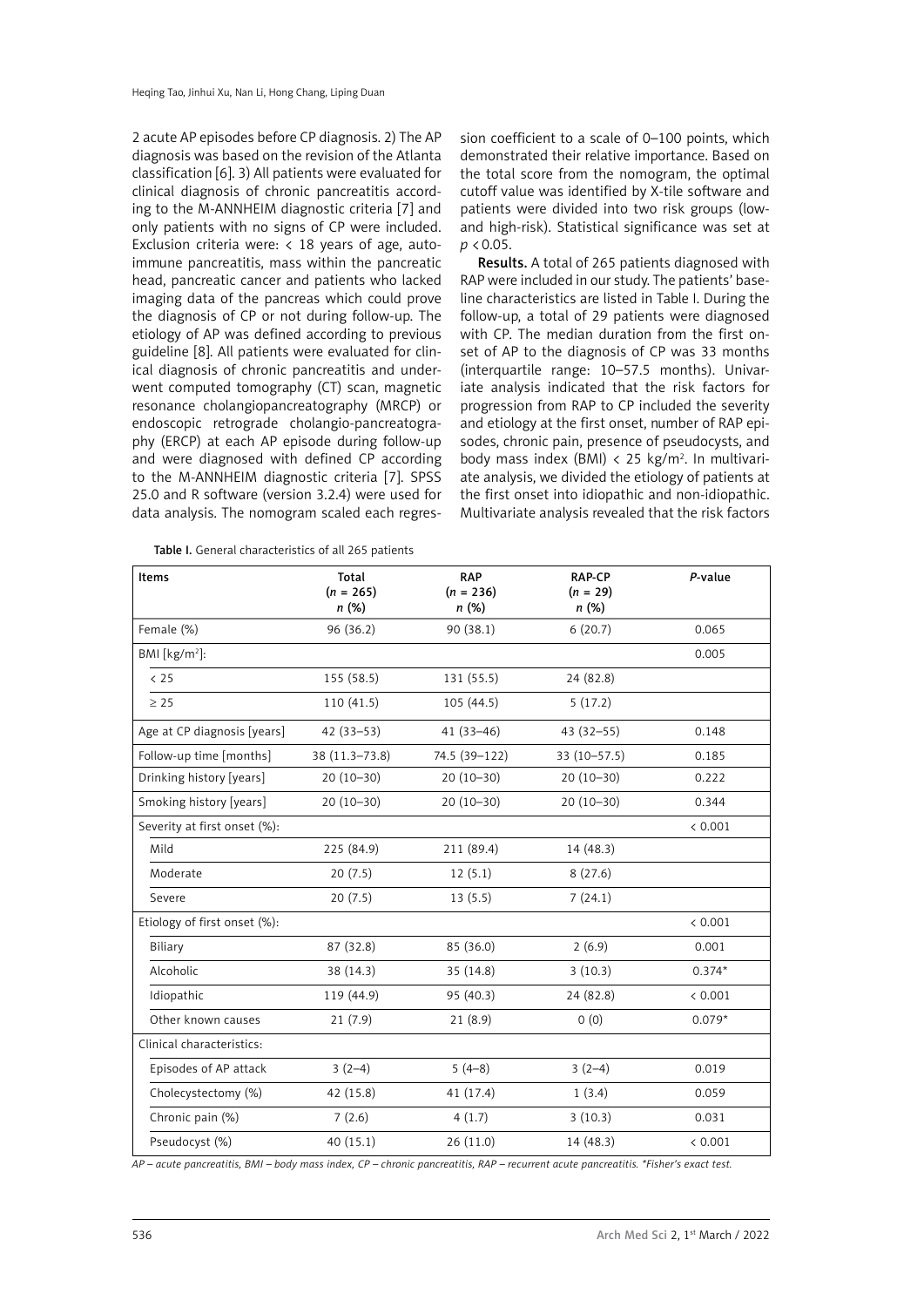of progression from RAP to CP were the number of RAP episodes, presence of pseudocysts, idiopathic pancreatitis and BMI  $\langle$  25 kg/m<sup>2</sup> (Table II). Four independent predictors were used to develop

a risk estimation nomogram for RAP progression to CP (Figure 1 A). The nomogram demonstrated good accuracy in estimating the risk of CP, with a C-index of 0.817 (95% CI: 0.72–0.91). The cali-

|  |  |  |  |  | Table II. Predictive factors for RAP progression to CP |  |
|--|--|--|--|--|--------------------------------------------------------|--|
|--|--|--|--|--|--------------------------------------------------------|--|

| Predictors                   | N(%)       | Univariate analysis    |         | Multivariate analysis |         |
|------------------------------|------------|------------------------|---------|-----------------------|---------|
|                              |            | HR (95% CI)            | P-value | HR (95% CI)           | P-value |
| BMI [ $kg/m2$ ]:             |            | $0.242(0.092 - 0.637)$ | 0.004   | $0.356(0.128 - 0.99)$ | 0.048   |
| $<$ 25                       | 155 (58.5) |                        |         |                       |         |
| $\geq$ 25                    | 110(41.5)  |                        |         |                       |         |
| Episodes of AP attack:       |            | 1.123 (1.048-1.203)    | 0.001   | 3.816 (1.655-8.797)   | 0.002   |
| $\leq 4$                     | 215(81.1)  |                        |         |                       |         |
| > 4                          | 50 (18.9)  |                        |         |                       |         |
| Pseudocyst (%)               | 40(15.1)   | 7.036 (3.386-14.62)    | < 0.001 | 2.882 (1.004-8.276)   | 0.049   |
| Etiology at first onset (%): |            | 7.124 (2.626-19.327)   | < 0.001 | 3.139 (1.102-8.939)   | 0.032   |
| Idiopathic                   | 119 (44.9) |                        |         |                       |         |
| Non-idiopathic               | 146 (55.1) |                        |         |                       |         |

*AP – acute pancreatitis, BMI – body mass index, CP – chronic pancreatitis, HR – hazard ratio, RAP – recurrent acute pancreatitis.*



Figure 1. A - Nomogram for recurrent acute pancreatitis progression to chronic pancreatitis. B - Effectiveness of predictive performance of the nomogram in estimating the risk of CP. (a) 1-year incidence in the RAP cohort; (b) 3-year incidence in the RAP cohort; (c) 5-year incidence in the RAP cohort. The validity of the nomogram showed that the predictive value of progression to CP at 3 and 5 years is better than that at 1 year. This is consistent with our knowledge, as RAP often takes some time to progress to CP. C - Rate of progression to CP after a first attack of acute pancreatitis according to the hazard stratification (Kaplan-Meier curve and one minus survival)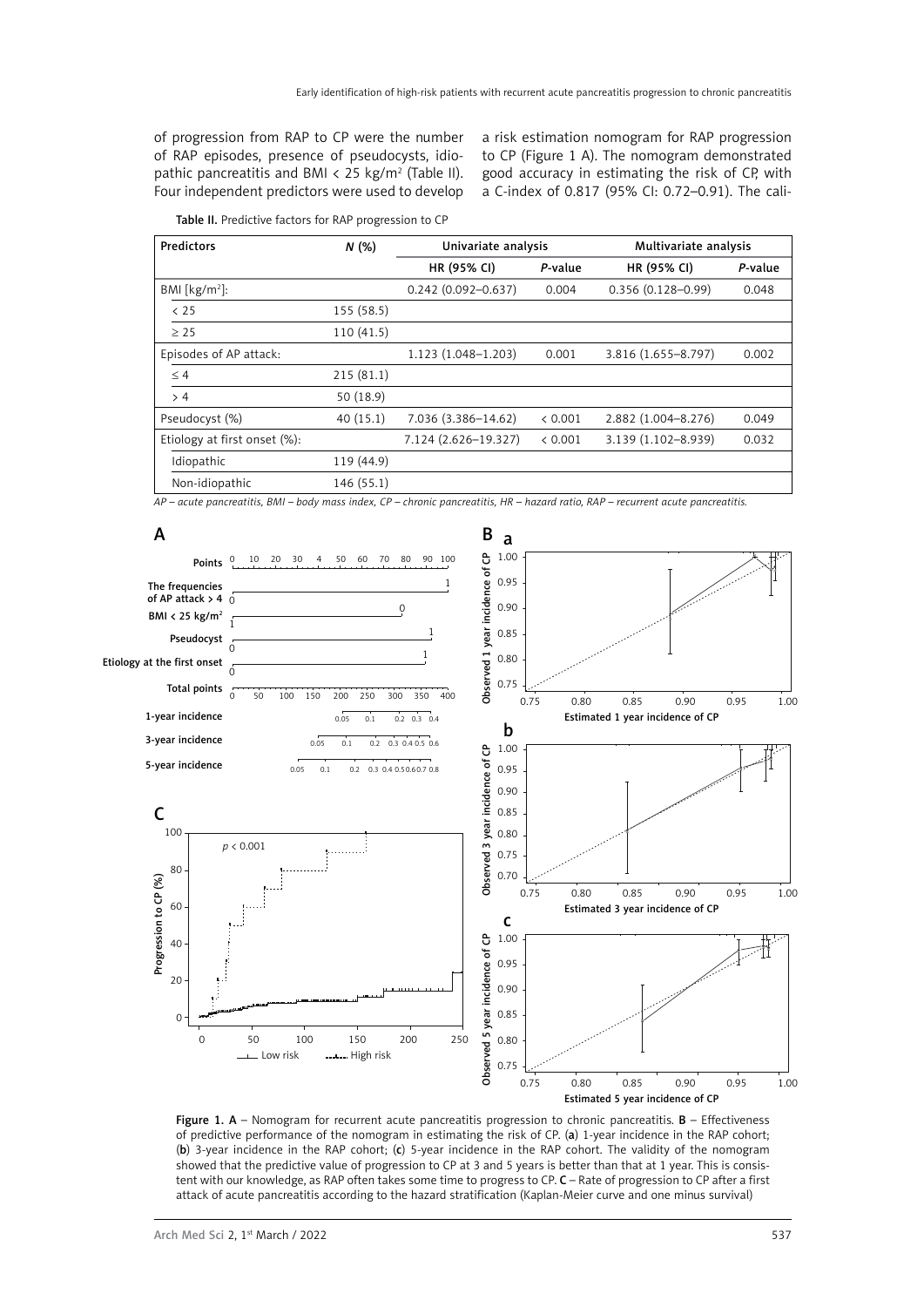bration curves showed good consistency between risk estimates through the nomogram and actual development of CP at 3 and 5 years after patients were admitted (Figure 1 B). The nomogram score of 192.2 points was the optimal cutoff value through the X-tile analysis. Patients were divided into a low-risk group ( $\leq$  192.2 points) and a highrisk group (> 192.2 points) according to the nomogram prediction score. The Kaplan-Meier curve showed that the risk of progression to CP in the high-risk group was significantly higher than that in the low-risk group ( $p < 0.001$ ) (Figure 1 C).

Discussion. There are some important findings of our study. First, we found that more than 4 episodes of RAP, idiopathic pancreatitis, BMI < 25 kg/m<sup>2</sup> and pseudocysts were independent risk factors for progression to CP. Second, we developed a simple tool to help clinicians early identify highrisk RAP patients who might progress to CP. Our results revealed that patients who experienced more than 4 episodes of AP had a higher risk of progression to CP (HR = 3.816, 95% CI: 1.655– 8.797), which was consistent with Péter J. Hegyi's study [9].Their study also found that the pancreas of the mice could develop chronic pancreatitis-like changes if there were more than three episodes of RAP. And for patients with more than three RAP episodes, the total pancreatic volume decreased significantly, although there were no clinically common manifestations of CP [10]. Idiopathic pancreatitis is one of the risk factors for RAP progression to CP in our study and exhibited a higher rate of progression to CP. Idiopathic pancreatitis also often leads to an increased risk of progression to CP by a higher recurrent rate due to the lack of targeted treatment [11]. On the other hand, genetic factors might participate in and accelerate the procession of developing CP, such as SPINK1p.N34S in European patients and PRSS1 mutation in Chinese patients [11, 12]. These mutations could help us understand why the rate of progression to CP is so high in patients with idiopathic pancreatitis.

In our study, pancreatic pseudocysts were another independent risk factor for RAP progression to CP. All patients underwent evaluation of clinical diagnosis of CP when they were included in the cohort, so pseudocysts could not be the manifestation of CP. The incidence of pseudocysts increased significantly in patients with CP, which might be associated with pancreatic duct stones, protein embolism, and local fibrosis [13]. Although there have been no studies that described in detail the role of pseudocysts in RAP progression to CP, given the above mechanisms, we speculate that pseudocysts might lead to pancreatic duct damage and morphological changes. Patients with CP often lose weight due to pancreatic exocrine insufficiency, poor fat absorption and recurrent

pain [14]. In the present study, BMI  $\langle$  25 kg/m<sup>2</sup> was another risk factor for RAP progression to CP. Like the role of pseudocysts for progression to CP, lower BMI was not a manifestation of CP but a risk factor. We have assessed all RAP patients with underweight or pseudocysts carefully according to the M-ANNHEIM diagnostic criteria to exclude potential early CP of these patients. Since early CP is difficult to diagnose at present, there may still be some bias in the current study, which requires further evidence from a prospective study in the future.

In conclusion, according to the nomogram, we developed a simple tool to help clinicians use it in outpatient clinics to divide RAP patients into highrisk and low-risk groups. Patients in the high-risk group are more likely to progress to CP and need active intervention or close follow-up.

### Acknowledgments

We thank Dr. Qingqing Tao and Dr. Mingna Xu for their help in collecting data.

# Conflict of interest

The authors declare no conflict of interest.

## References

- 1. Klöppel G, Maillet B. Pathology of acute and chronic pancreatitis. Pancreas 1993; 8: 659-70.
- 2. Bertilsson S, Swärd P, Kalaitzakis E. Factors that affect disease progression after first attack of acute pancreatitis. Clin Gastroenterol Hepatol 2015; 13: 1662-9.e1663.
- 3. Magnusdottir BA, Baldursdottir MB, Kalaitzakis E, Björnsson ES. Risk factors for chronic and recurrent pancreatitis after first attack of acute pancreatitis. Scand J Gastroenterol 2019; 54: 87-94.
- 4. Sankaran SJ, Xiao AY, Wu LM, et al. Frequency of progression from acute to chronic pancreatitis and risk factors: a meta-analysis. Gastroenterology 2015; 149: 1490-500.e1491.
- 5. Kazmierak W, Korolczuk A, Kurzepa J, et al. The influence of erythropoietin on apoptosis and fibrosis in the early phase of chronic pancreatitis in rats. Arch Med Sci 2021; 17: 1100-8.
- 6. Banks PA, Bollen TL, Dervenis C, et al. Classification of acute pancreatitis--2012: revision of the Atlanta classification and definitions by international consensus. Gut 2013; 62: 102-11.
- 7. Schneider A, Löhr JM, Singer MV. The M-ANNHEIM classification of chronic pancreatitis: introduction of a unifying classification system based on a review of previous classifications of the disease. J Gastroenterol 2007; 42: 101-19.
- 8. Tenner S, Baillie J, DeWitt J, Vege SS. American College of Gastroenterology guideline: management of acute pancreatitis. Am J Gastroenterol 2013; 108: 1400-16.
- 9. Hegyi PJ, Soós A, Tóth E, et al. Evidence for diagnosis of early chronic pancreatitis after three episodes of acute pancreatitis: a cross-sectional multicentre international study with experimental animal model. Sci Rep 2021; 11: 1367-7.